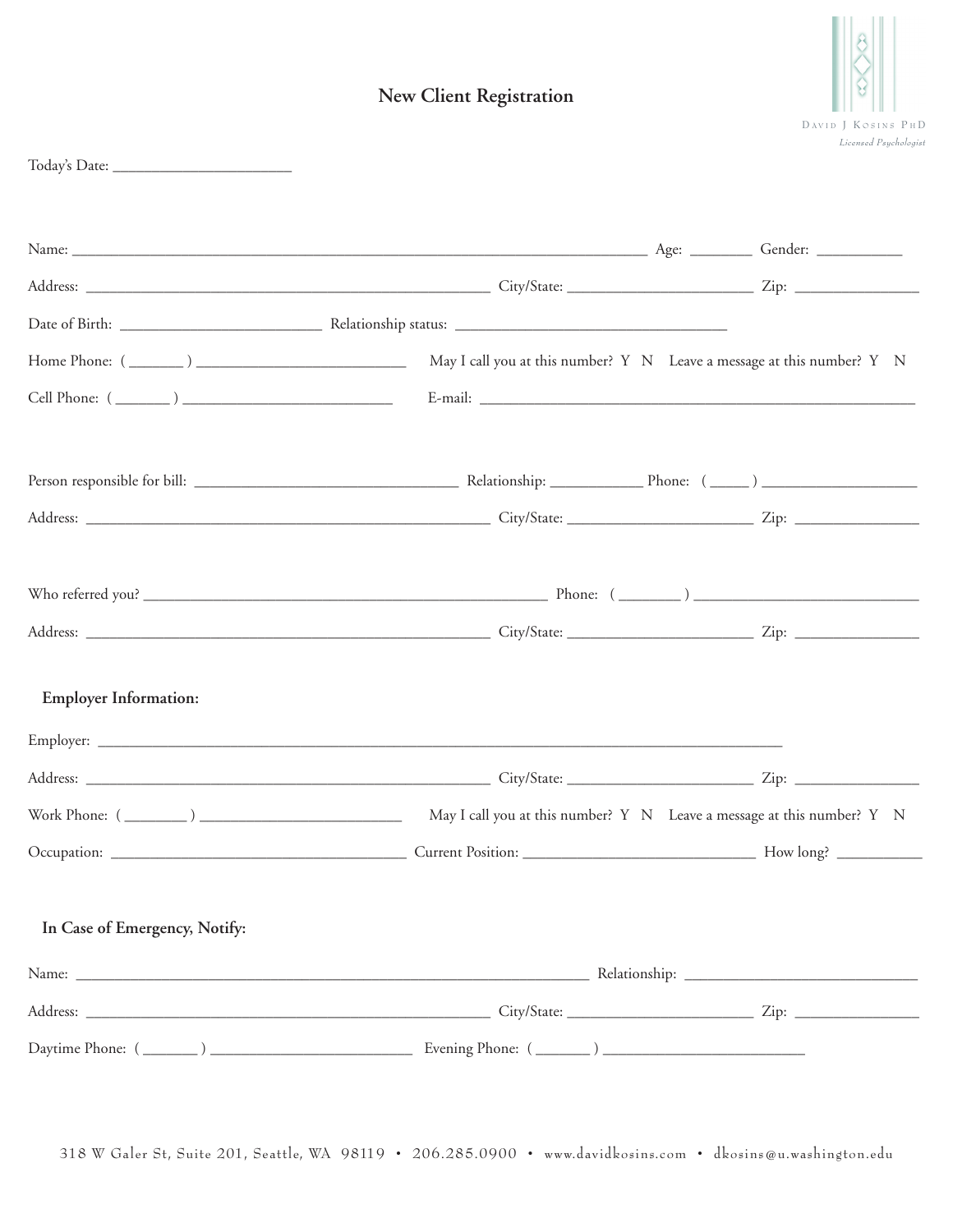## New Client Registration - page 2

| <b>Household Information</b> |
|------------------------------|

| Name                                                                                                                            | Age | Relationship                    | Occupation / Grade in School                                                                                                         |
|---------------------------------------------------------------------------------------------------------------------------------|-----|---------------------------------|--------------------------------------------------------------------------------------------------------------------------------------|
|                                                                                                                                 |     |                                 |                                                                                                                                      |
|                                                                                                                                 |     |                                 |                                                                                                                                      |
|                                                                                                                                 |     |                                 |                                                                                                                                      |
| <u> 1980 - Johann Barn, mars eta biztanleria (h. 1980).</u><br>Health                                                           |     |                                 |                                                                                                                                      |
|                                                                                                                                 |     |                                 |                                                                                                                                      |
|                                                                                                                                 |     |                                 |                                                                                                                                      |
|                                                                                                                                 |     |                                 |                                                                                                                                      |
|                                                                                                                                 |     |                                 |                                                                                                                                      |
| ments etc):                                                                                                                     |     |                                 | List all medications you are now taking - prescription (including birth control pills) and nonprescription (such as aspirin, supple- |
| Medication                                                                                                                      |     | Dosage (amount & times per day) | Reason                                                                                                                               |
| <u> 1989 - Johann John Stone, market fan it ferstjer fan it ferstjer fan it ferstjer fan it ferstjer fan it fers</u>            |     |                                 |                                                                                                                                      |
|                                                                                                                                 |     |                                 |                                                                                                                                      |
|                                                                                                                                 |     |                                 |                                                                                                                                      |
| Number of cigarettes per day: _______________                                                                                   |     |                                 |                                                                                                                                      |
|                                                                                                                                 |     |                                 |                                                                                                                                      |
|                                                                                                                                 |     |                                 |                                                                                                                                      |
|                                                                                                                                 |     |                                 |                                                                                                                                      |
|                                                                                                                                 |     |                                 |                                                                                                                                      |
|                                                                                                                                 |     |                                 |                                                                                                                                      |
|                                                                                                                                 |     |                                 |                                                                                                                                      |
|                                                                                                                                 |     |                                 |                                                                                                                                      |
| <b>Family History</b><br>Please indicate any psychological or medical difficulties experienced by other members of your family: |     |                                 |                                                                                                                                      |
|                                                                                                                                 |     |                                 |                                                                                                                                      |
|                                                                                                                                 |     |                                 |                                                                                                                                      |
|                                                                                                                                 |     |                                 |                                                                                                                                      |
|                                                                                                                                 |     |                                 |                                                                                                                                      |

| $1 - x$<br>$\mathbf{r}$<br>Auni<br><b>TICIES.</b> |  |  |
|---------------------------------------------------|--|--|
|                                                   |  |  |